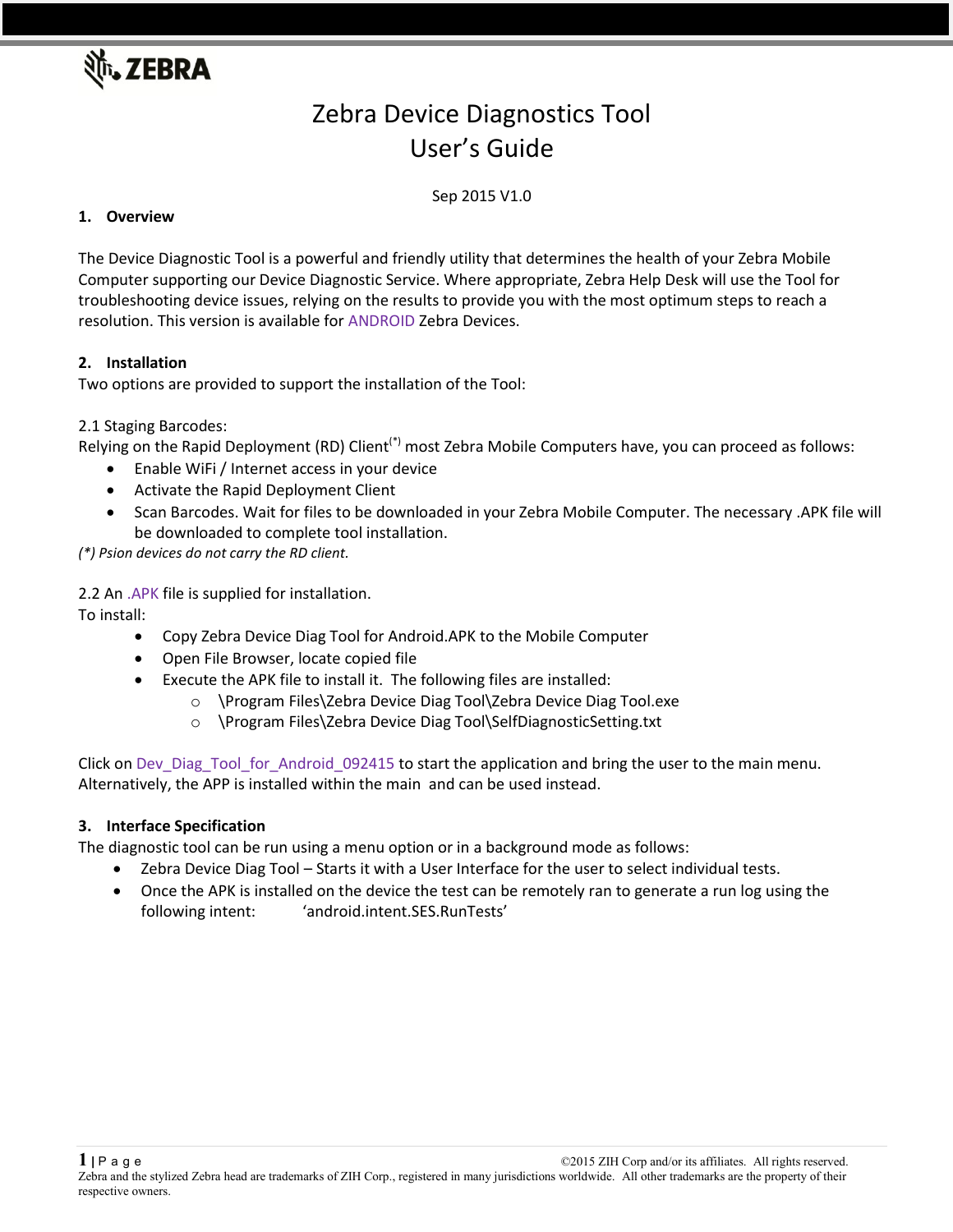

All tests run execute a direct comparison of the actual parameter status against the specific device operational specifications. Environmental parameters will be red when the snapshot reading surpasses accepted levels, while other parameters fully dependent of further configuration or enablement (WiFi Radio On/Off, WLAN SSID assigned, etc), will reported according to their specific status.

In general terms:

Green: Test executed and passed. Parameter is under specs or fully enabled/activated. Red: Test executed and not passed. Need to review specific spec or further configuration required. Gray: Test not supported on device (GPS, etc) or it's related to a disabled feature within the Mobile Computer.

# **3.1. Main Menu**

See graphic to right for the main menu. At the top of the dialog, the name of the tool, the main screen will show the overall status of the device, give, following the reported conditions by the individual Subsystems Tests. Selecting the Subsystems Test option will take you to the following tests:

- Battery Test -> Displays the most relevant battery status information
- GPS Test This is a time consuming test (lasts 10 minutes) to check on the health and status of GPS.
- System Test -> Provides information regarding CPU, Memory, Processes
- WiFi Test Displays information concerning the WLAN Radio on the device.
- WAN Test Displays information concerning the WWAN Radio on the device.
- Bluetooth Test Displays information concerning the WPAN Radio on the device.

All of the tests on the menu can be Enabled/Disabled by setting the corresponding flag in the SelfDiagnosticSettings.txt file to 0 instead of 1. Section 4 describes the format of this file.

It is recommended that all tests to be performed while the device is in normal use, not in a cradle which is connected via a USB cable to a computer. The ActiveSync connection may prevent some test from running successfully, as the function can be disabled while at the cradle: WLAN vs. LAN conflict, etc.

Once a test has been executed, the background of the button will be changed to indicate the success or failure of the underlying tests. If the background is Green, the test passed. If the background is Red, the test failed. If the test remains Gray, then the test isn't supported on



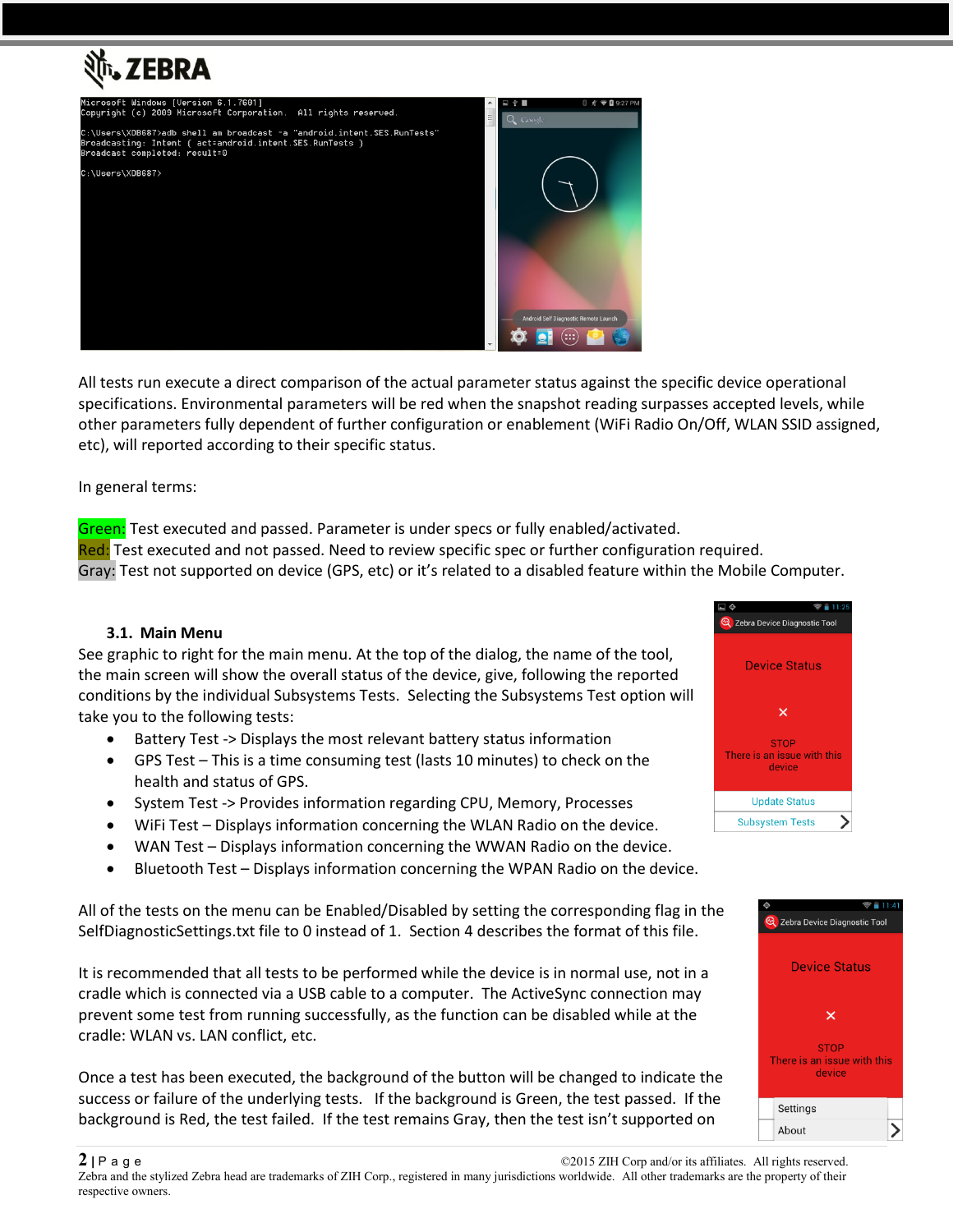# शी. ZEBRA

that device or was disabled. For example, not all of our devices support WWAN or GPS and thus those tests would merely remain with Gray backgrounds.

# **3.2. WWAN Diagnostics**

Selecting "WAN Test" from the main menu will execute diagnostics on the Cell Radio. The WWAN Diagnostics will interface with the hardware using Android's information:

- Current WWAN Power State of the Cell Radio.
- For devices using GPRS, presence of the SIM card and whether it is locked or unlocked.
- WWAN Phone Number.
- $\bullet$  ICCID.
- WWAN's registration status.
- Carrier Information.
- Signal Strength.
- State of Data Connection.
- WWAN IP Address if data connection is valid.

If the Cell Radio is not present, this will also be logged and this test may be skipped. The test will fail if the power to the cell radio is off, the ICCID couldn't be read, phone number couldn't be read, registration status couldn't be found, carrier couldn't be found, or the signal strength was below 30%.

If the Cell radio is not present or disabled, this will be logged and this test may be skipped. At the conclusion of the test, a button will be activated to allow the user to return to the main menu if the menu was being displayed.

This information can also be used as a quick way of determining if the device's WWAN is configured correctly.

#### **WLAN Diagnostics**

The WLAN Diagnostics interfaces retrieved using native android API's to obtain the following information:

- Current WLAN Power State.
- MAC Address.
- ESSID of Access Point.
- Name of Current Active Profile.
- Current Signal Strength.
- Current status of association with the access point.
- WLAN IP Address.

If the WiFi radio is not present or disabled, this will be logged and this test may be skipped. At the conclusion of the test, a button will be activated to allow the user to return to the main menu if the menu was being displayed.

This information can also be used as a quick way of determining if the device's WLAN is configured correctly or whether there is any connection with the AP or network.



# **3.3. System Diagnostics**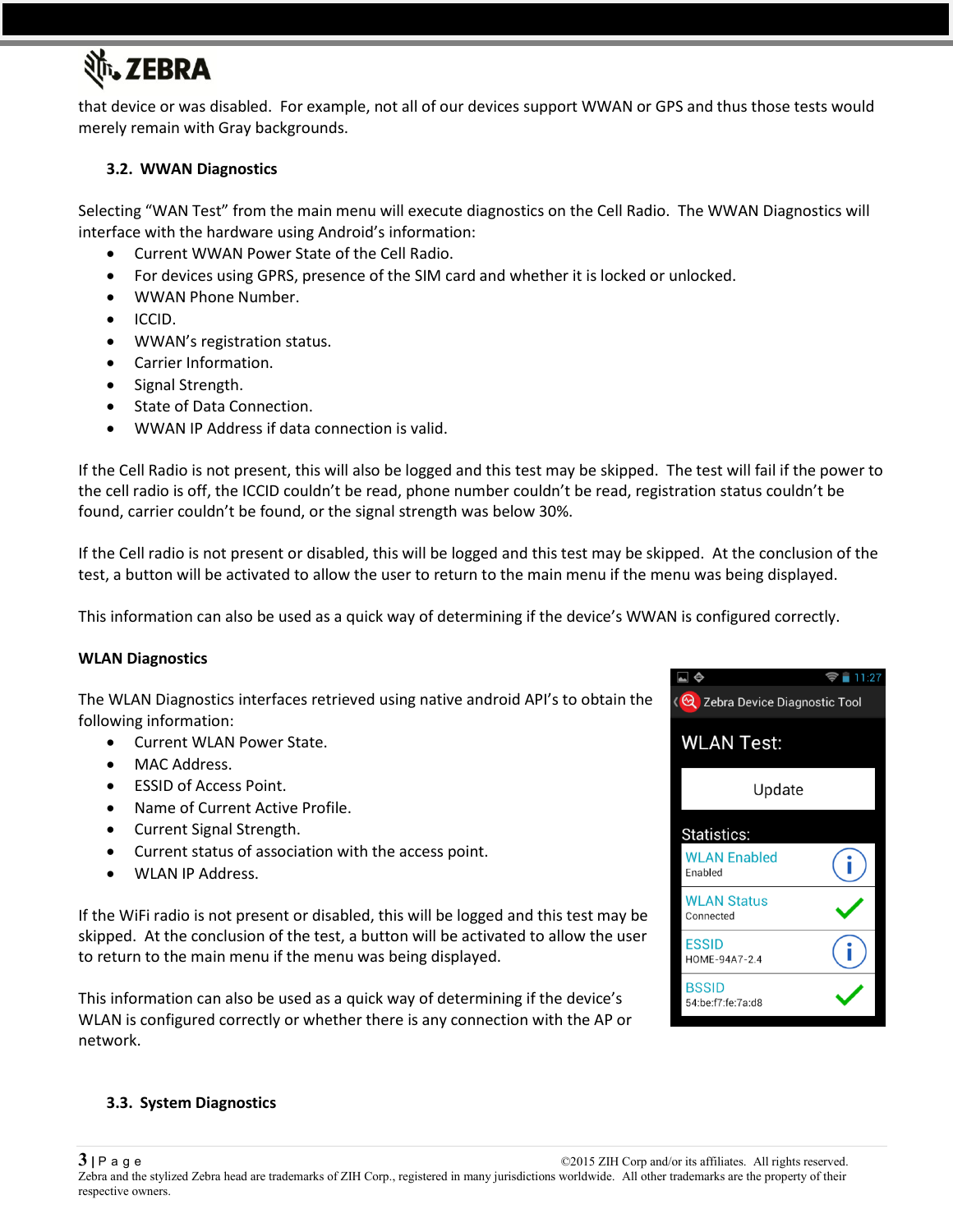

The System Diagnostics will interface with the hardware using native Android API's to obtain the following information:

- Current CPU Load.
- Current Memory Load.
- Number of Processes currently running.
- Current Battery Drain.
- Current Time.
- Amount of System storage available.
- Amount of Application storage available.
- Amount of SD Card storage available, if present.
- Amount of Cache storage available, if present.
- Amount of Platform storage available, if present.

At the conclusion of the test, a button will be activated to allow the user to return to the main menu if the menu was being displayed. These tests can be used to determine if the CPU or Memory loads are too high, that there are too many processes running on the device, or that storage on the device is almost full.

#### **Battery Diagnostics**

The Battery Diagnostics will interface with the hardware using Android's native Battery API's and Motorola's EMDK for "C" to obtain the following information:

- Whether device is on AC or Battery Power.
- Percent of Battery Life Remaining.
- Whether battery is charging or discharging.
- Current Battery drain.
- Current Battery Temperature.
- Number of Charge Cycles used by battery.
- Manufacture date of the battery.
- Battery's serial number.
- Battery's part number.

At the conclusion of the test, a button will be activated to allow the user to return to the main menu if the menu was being displayed. These tests can be used to determine if the batter is over or under temperature, too much drain on the battery by the device, or whether it is time to replace the battery.



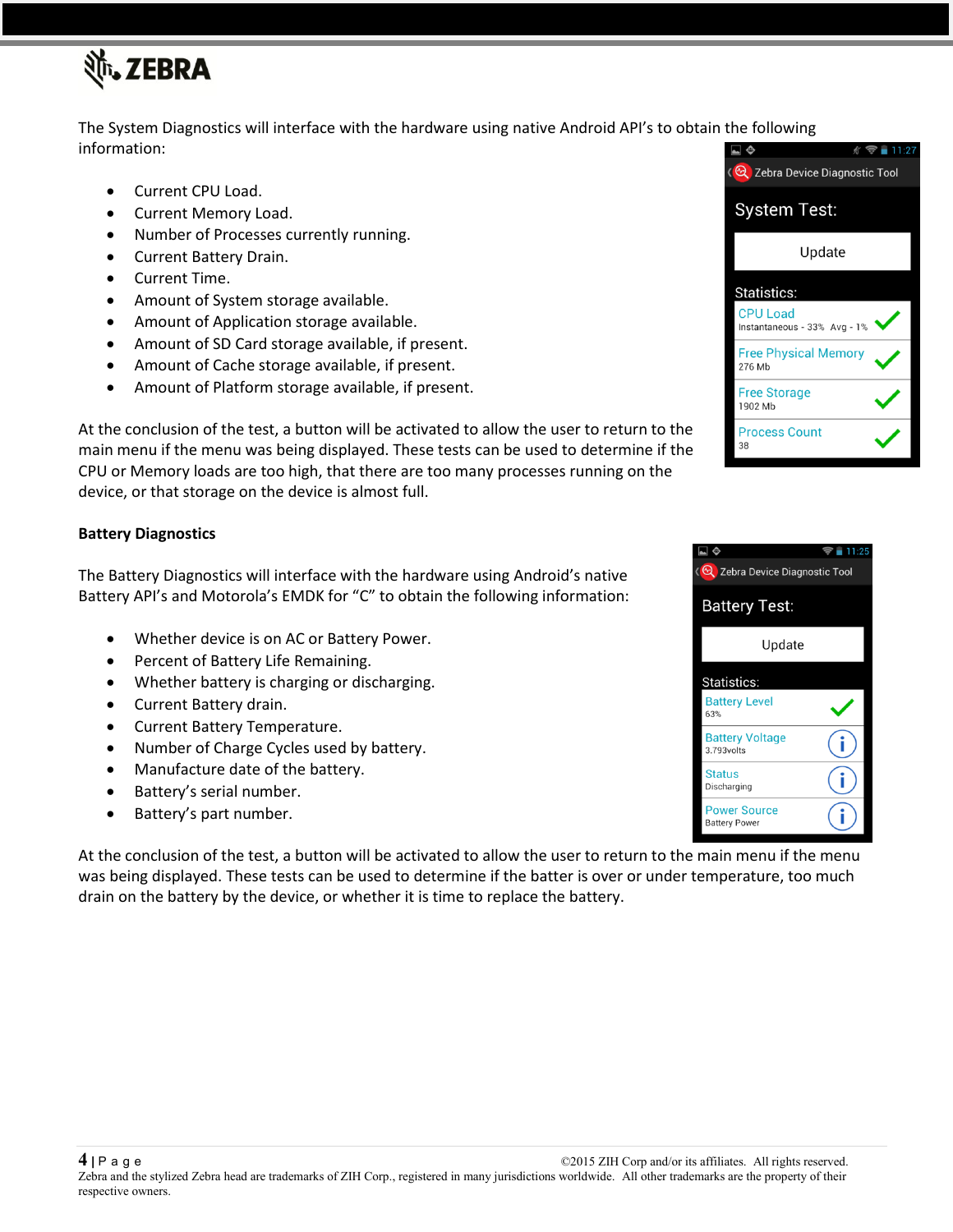

# **3.4. GPS Diagnostics**

The GPS Diagnostics will interface with the hardware using native Android's GPS API's to obtain the following information:

- Latitude
- Longitude
- Altitude
- Bearing
- Speed
- Signal Quality
- Number of Satellites that can be seen by the radio.

Unlike the other tests, which are taking a snapshot of the system, this test will periodically receive information from the GPS Radio. It can take several seconds of polling data before the data becomes reliable and the user will see valid data. If the data is Grey, then either the device doesn't support GPS or the GPS radio is turned off.

If the data has a Green background but the Longitude and Latitude are both 0, then GPS is active, but then either there are no satellites in range or the system is still collecting data before it can be displayed. The image above describes the typical message when the device being tested has not GPS capabilities.

# **3.5. Bluetooth Diagnostics**

The Bluetooth Diagnostics will interface with the hardware using Android's Bluetooth API's to obtain the following information:

- Bluetooth Radio On / Off. If radio is on, whether it is discoverable or not.
- Bluetooth Radio's Address which can be used by other devices to establish a connection.
- Bluetooth Connectable / Discoverable status
- Bluetooth Radio's Stack. BlueDroid stack will be shown.

This test can be used to determine the status of the Bluetooth radio on the device.